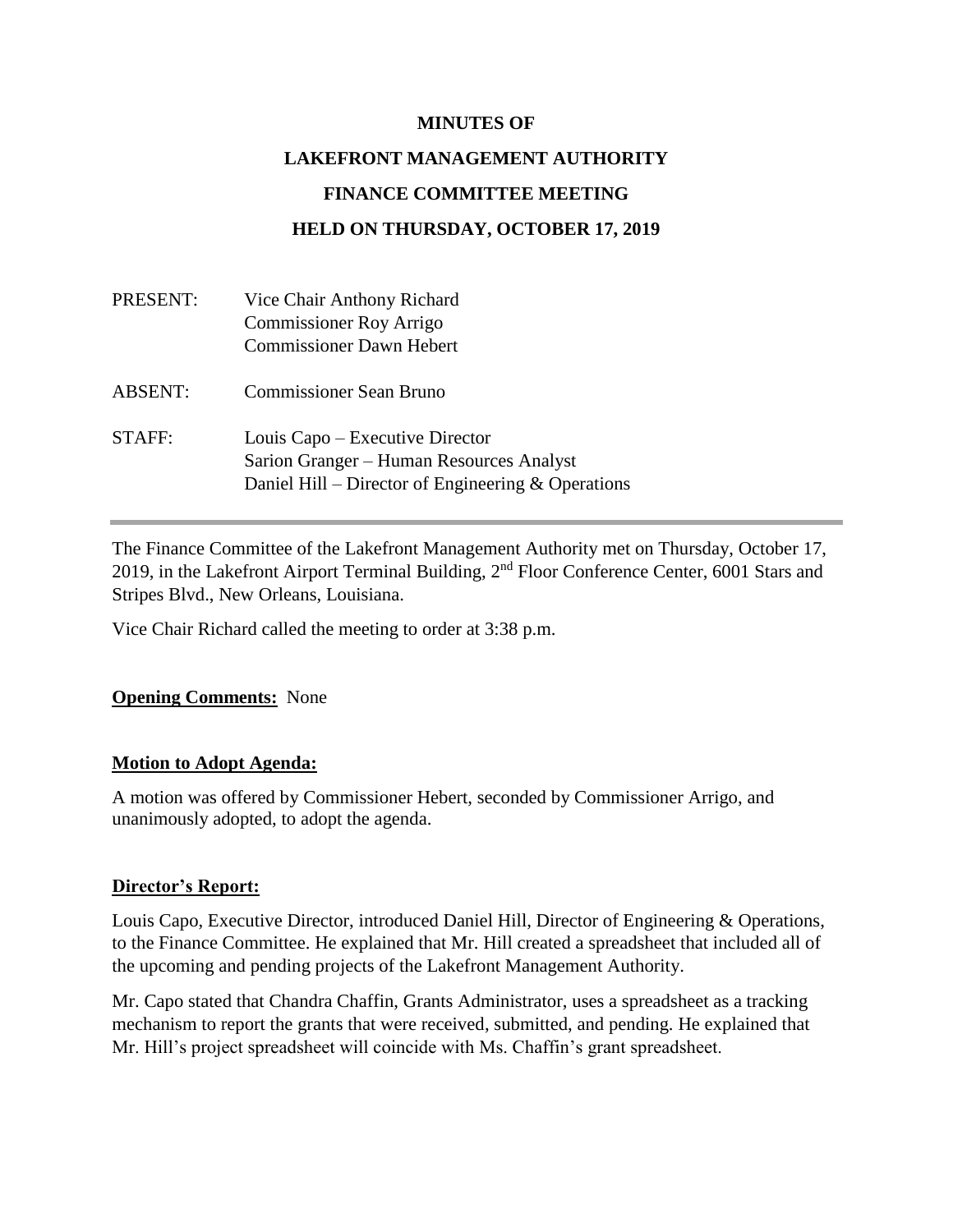Mr. Capo discussed the current financials from July  $1<sup>st</sup>$  – September 30 and the balance as of September 30<sup>th</sup>. He stated that the Authority hasn't received any ad valorem taxes this fiscal year.

Mr. Capo reported that fuel sales are down, and the Authority is off by \$100,000 for the first quarter in fuel sales compared to last year.

Commissioner Hebert questioned the maintenance cleaning contract for the shelters. Mr. Capo responded that Jan King cleans Shelters 2 and 3.

Mr. Capo explained that if the Authority receives money for any property, then the cash is received by the Authority and a Due To is generated to that property. If the Authority pays an expense for any property, then a Due From is generated for that particular property. He advised that he wants to straighten out the Due To and Due From accounts next year.

Mr. Capo discussed the Fiscal Year 2019-2020 Comparative 2018 v. 2019.

Chair Heaton stated that the Flood Protection Authority sets the millage for the Lakefront Management Authority. She stated that the FPA rolled back the millage from .61 to .46. She explained that the .46 will generate the same amount of revenue for the LMA as the .61. She invited the Finance Committee to attend the Flood Protection Authority Board Meeting on November 21, 2019. She advised that Louis Capo, Executive Director, will update their Board on the Lakefront Management Authority's finances.

Chair Heaton invited the Finance Committee to the fundraiser for the Four Winds Fountain on Thursday, November 21, 2019.

#### **Old Business:** None

#### **New Business:**

### 1) **Discussion and recommendation for Capital Outlay Project Request:**

Louis Capo, Executive Director, discussed the projects for the Airport, Marina, and Recreation/Subdivision Committees that were vetted in the Committee meetings.

Commissioner Arrigo stated that the failing Bulkhead is an emergency. He mentioned that he spoke with Derek Boese, Chief Administrative Officer, about the dire need to repair the Bulkhead.

Vice Chair Richard questioned the Board's approval of the Capital Outlay Projects. Chair Heaton responded that there has to be a Board Resolution of all of the Capital Outlay Projects.